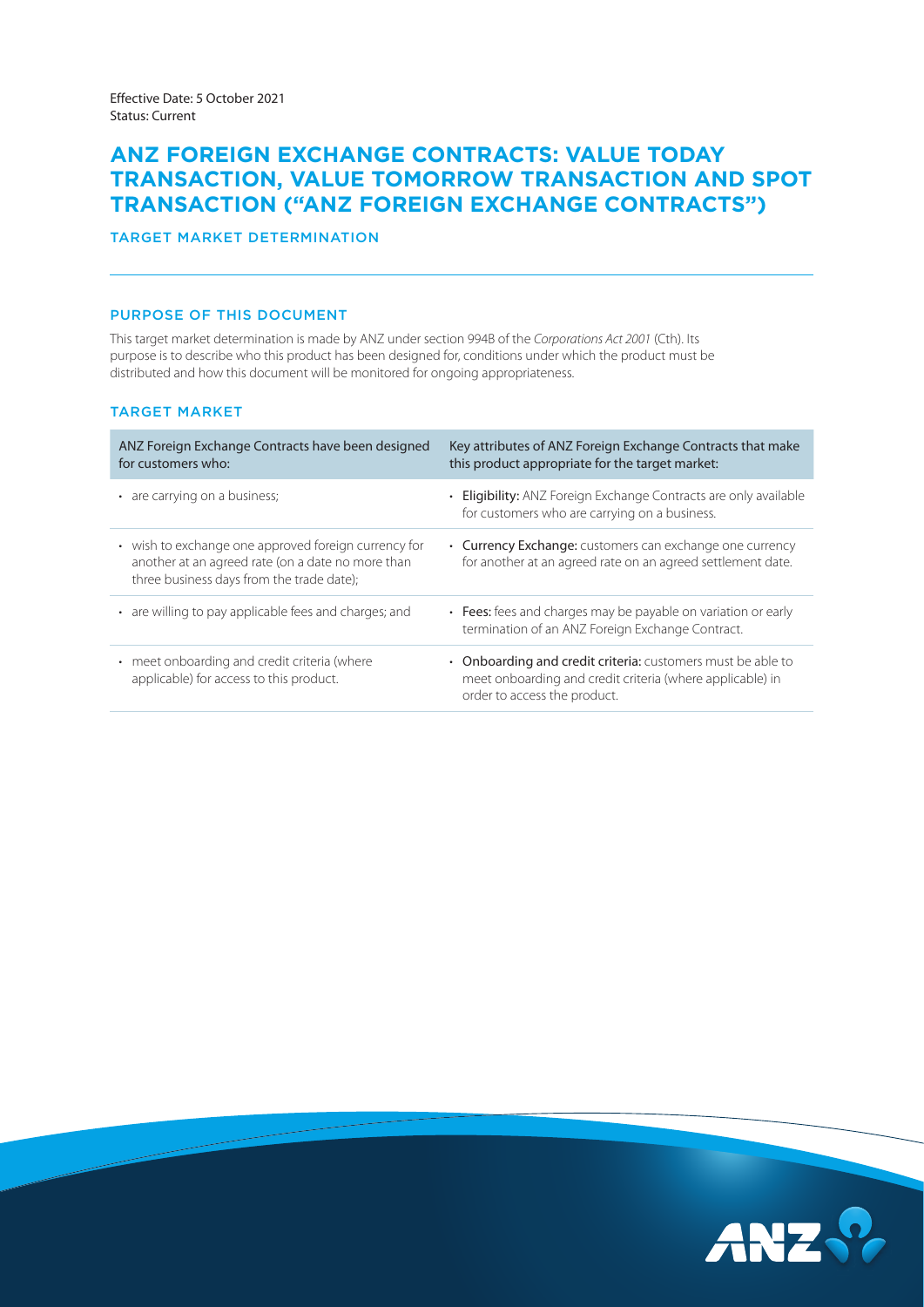# DISTRIBUTION CONDITIONS

ANZ applies the following conditions and restrictions to the distribution of ANZ Foreign Exchange Contracts so that they are likely to be issued to customers in the target market.

|                             | Condition                                                                                                                                                                                                            | Why do we do this?                                                                                                                                                                                                                                                                                                                                                                                    |
|-----------------------------|----------------------------------------------------------------------------------------------------------------------------------------------------------------------------------------------------------------------|-------------------------------------------------------------------------------------------------------------------------------------------------------------------------------------------------------------------------------------------------------------------------------------------------------------------------------------------------------------------------------------------------------|
| Channel                     | ANZ Foreign Exchange Contracts can only be issued to<br>customers through the following distribution channels:<br>• ANZ Markets Sales<br>ANZ Foreign Exchange Contracts cannot be distributed by<br>third parties.   | So that ANZ only issues ANZ Foreign<br>Exchange Contracts to a customer if<br>it receives the customer's application<br>for the product through channels that<br>are subject to appropriate conditions,<br>controls and/or monitoring by ANZ.                                                                                                                                                         |
| Training &<br>Accreditation | ANZ Foreign Exchange Contracts can only be issued by<br>ANZ to customers by:<br>• authorised ANZ staff.                                                                                                              | So that:<br>• checks are conducted on matters such<br>as qualifications and past conduct for<br>ANZ staff involved in the distribution of<br>ANZ products; and<br>• ANZ staff responsible for issuing<br>products understand the distribution<br>process they are required to comply<br>with when distributing ANZ products,<br>as well as the legislative framework<br>relevant to their activities. |
| Process                     | ANZ Foreign Exchange Contracts can only be issued to<br>customers by:<br>• following ANZ's customer application and assessment<br>process, including making relevant inquiries into the<br>customer's product needs. | So that inquiries are made to determine<br>whether the product meets the needs,<br>financial situation and objectives of the<br>customer.                                                                                                                                                                                                                                                             |